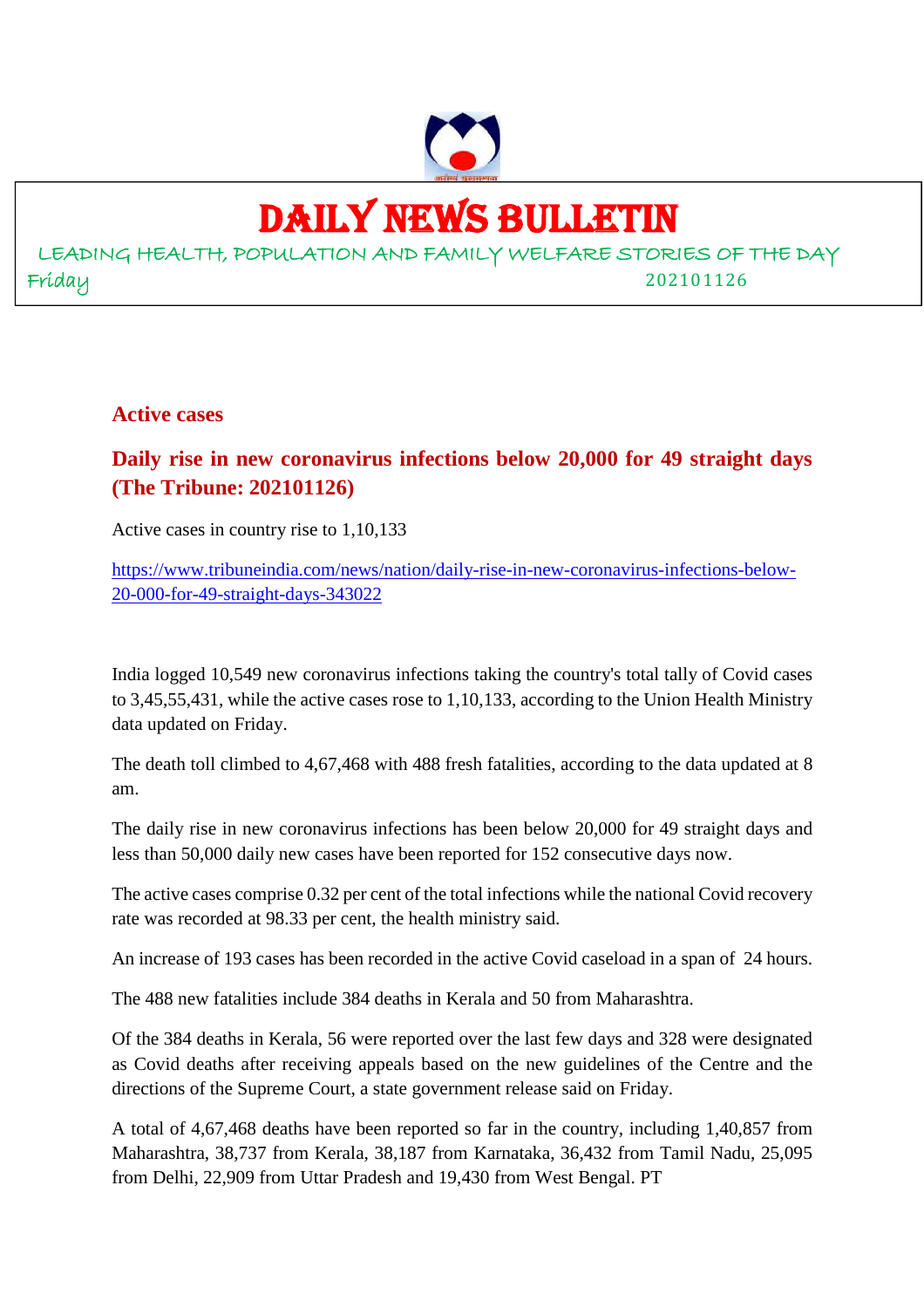#### **Air pollution levels**

## **Air pollution levels in Delhi up again; unfavourable weather conditions major factor (The Tribune: 202101126)**

https://www.tribuneindia.com/news/nation/air-pollution-levels-in-delhi-up-againunfavourable-weather-conditions-major-factor-343024

The city's 24-hour average air quality index read 400 on Thursday evening

Air pollution levels in Delhi up again; unfavourable weather conditions major factor

Photo for representation purposes. Tribune

Air pollution levels in Delhi worsened on Friday morning due to unfavourable meteorological conditions - low temperature and slow wind speed - and the air quality index read 403 at 9 am, which falls in the severe category.

Low temperatures and slow surface winds allow accumulation of pollutants.

The city's 24-hour average air quality index (AQI) read 400 on Thursday evening.

The air quality in the capital has remained very poor or severe on most of the days in November so far.

Delhi recorded lowest air pollution levels - in terms of 24-hour average quality index - on November 1 (AQI 281) followed by November 23 (AQI 290).

Neighbouring Faridabad (417), Ghaziabad (373), Greater Noida (378), Gurgaon (361) and Noida (383) also saw a dip in air quality on Friday morning.

An AQI between zero and 50 is considered good, 51 and 100 satisfactory, 101 and 200 moderate, 201 and 300 poor, 301 and 400 very poor, and 401 and 500 severe.

Delhi recorded a minimum temperature of 11 degrees Celsius. The maximum temperature is likely to settle around 28 degrees Celsius.

According to the Ministry of Earth Sciences' air quality monitor SAFAR, no relief is likely till Monday.

Local emissions and weather are likely to be the dominant factors controlling air quality, it said.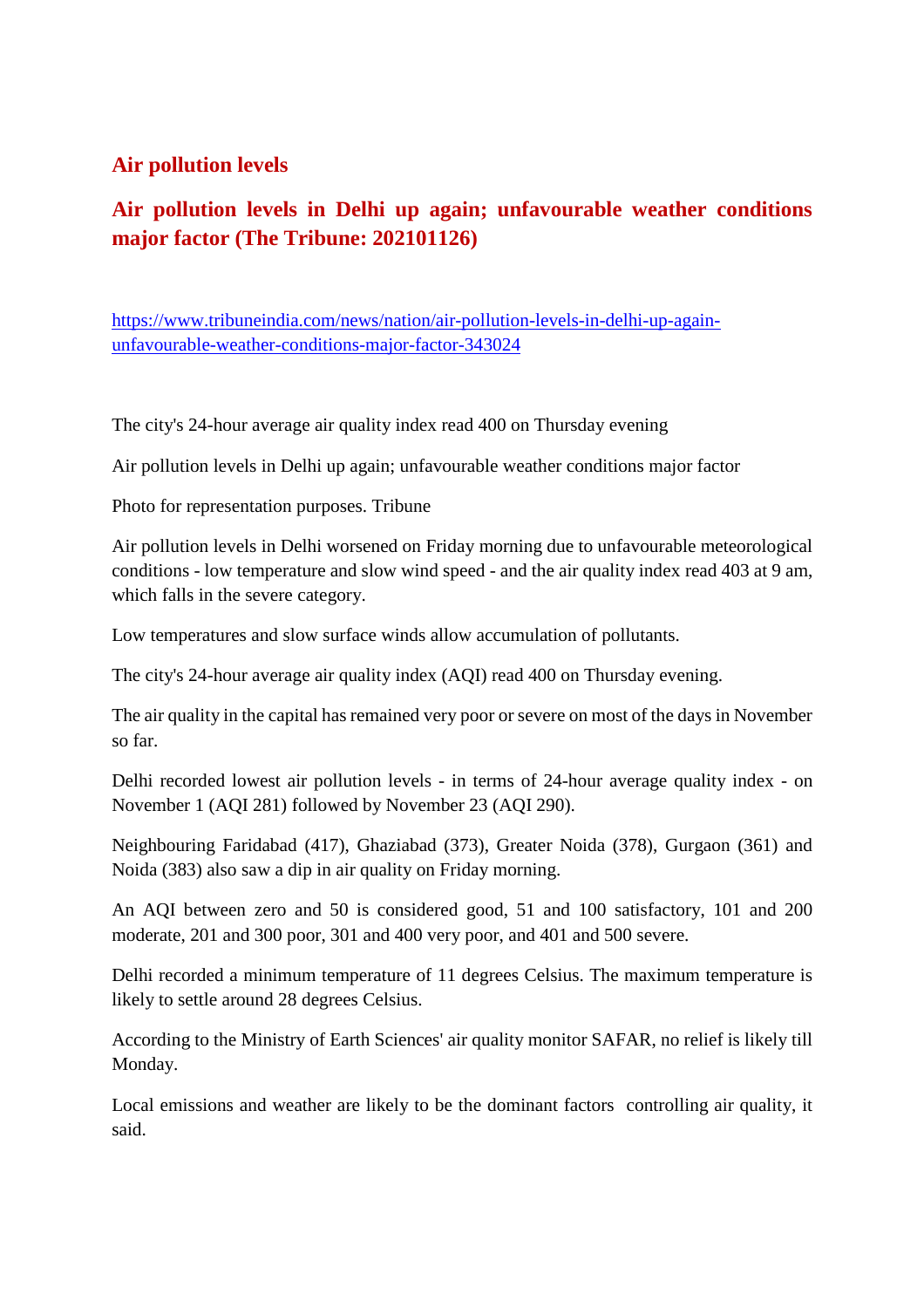The Delhi government on Thursday reimposed the ban on construction and demolition activities following the Supreme Court order.

The apex court reimposed the ban on construction activities in Delhi-NCR on Wednesday until further orders.

Chief Minister Arvind Kejriwal said the workers affected by the ban on construction activities in the national capital would be provided a financial assistance of Rs 5,000 each and his government would also compensate them for the loss of minimum wages. PTI

#### **Sex ratio:**

## **Sex ratio: Number of women surpasses men for first time in India, shows survey (The Tribune: 202101126)**

https://www.tribuneindia.com/news/nation/number-of-women-surpasses-men-for-first-timeshows-survey-342858

Sex ratio: Number of women surpasses men for first time in India, shows survey

In welcome trends that signal a decline in adverse sex selection, the ratio of women to men has crossed the 1,000 mark for the first time.

In welcome trends that signal a decline in adverse sex selection, the ratio of women to men has crossed the 1,000 mark for the first time.

Sex ratio of India's total population — defined as the number of women per 1,000 men stands at 1020, according to the latest round of the National Family Health Survey-5 (NFHS). This represents an improvement of 29 points at the national level from 991 in 2015-16 (NFHS-4) to 1,020 in 2019-21 (NFHS-5).

Disaggregated data further show that rural India is leading the preference for girls with 1,037 women as against 1,000 men. The ratio in urban India is 985.

Haryana and Punjab, societies with traditional preference for sons, have powered the gains at the population level with sex ratio in Haryana improving by 50 points between the two surveys — from 876 to 926.

Punjab has registered a gain of 33 points in the sex ratio, which is now 938 as against 905 in 2015-16.

The trend of improvement in sex ratio (25 to 50 years) holds across India expect in five states and UTs — Himachal Pradesh, Chandigarh, Jammu and Kashmir, Ladakh and Chhattisgarh.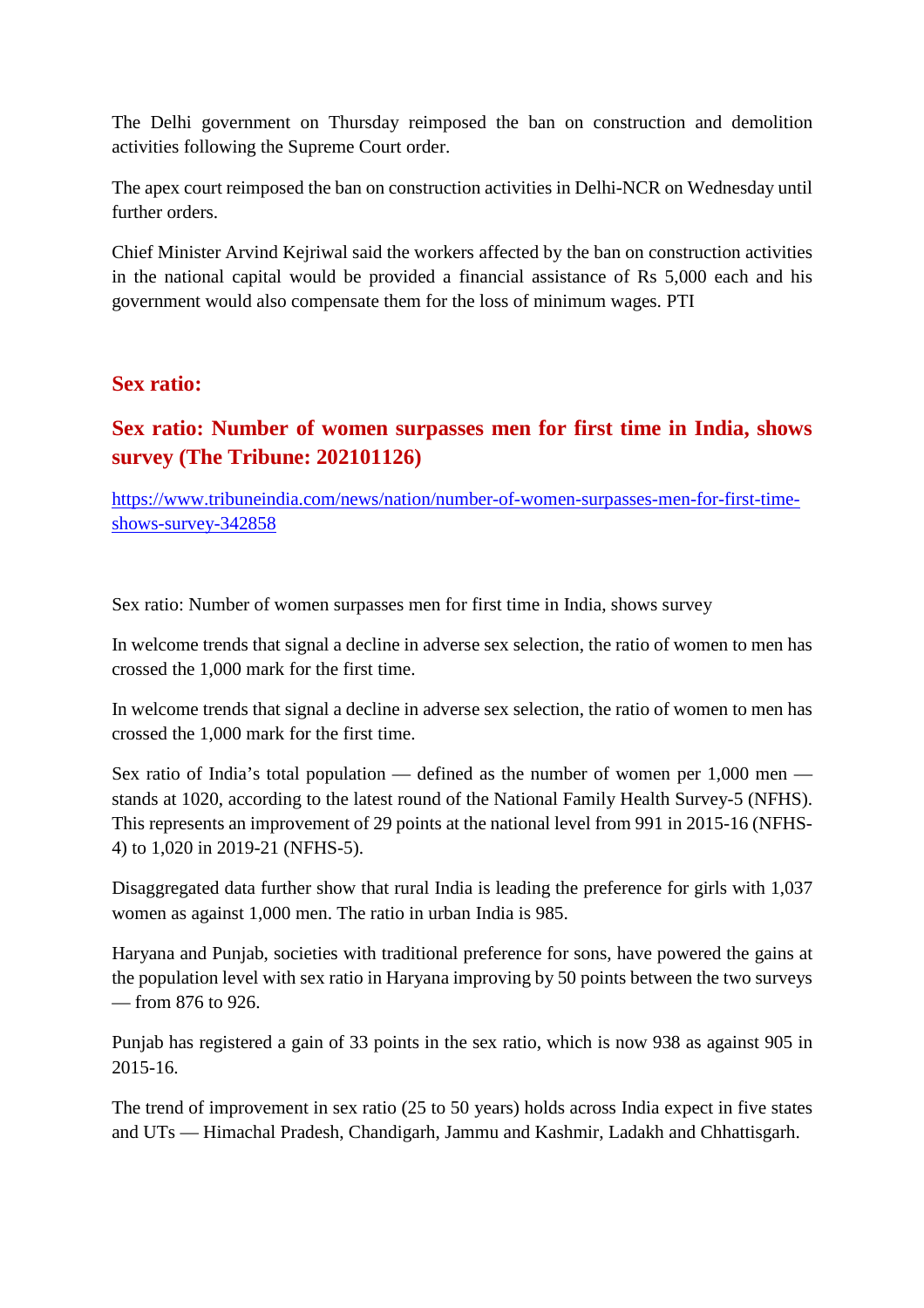"Sex ratio at the population level has crossed 1,000 for the first time. This trend is normally common in developed nations. The indications are that national women's empowerment programmes are moving in the right direction, with the acceptance for girls increasing and adverse sex selection trends reversing," said ministry officials.

## **WELCOME TREND IN GENDER RATIO**

| All India  | NFHS-5<br>1,020 | NFHS-4<br>991 |  |
|------------|-----------------|---------------|--|
| Haryana    | 926             | 876           |  |
| Punjab     | 938             | 905           |  |
| Delhi      | 913             | 854           |  |
| Himachal   | 1,040           | 1,078         |  |
| Chandigarh | 917             | 934           |  |
| J&K        | 948             | 971           |  |
| Ladakh     | 971             | 1,000         |  |
|            |                 |               |  |

(SOURCE: UNION MINISTRY OF HEALTH)

## **RATIO AT BIRTH**



919 girls per 1,000 boys in NFHS-4

952 ideal sex ratio at birth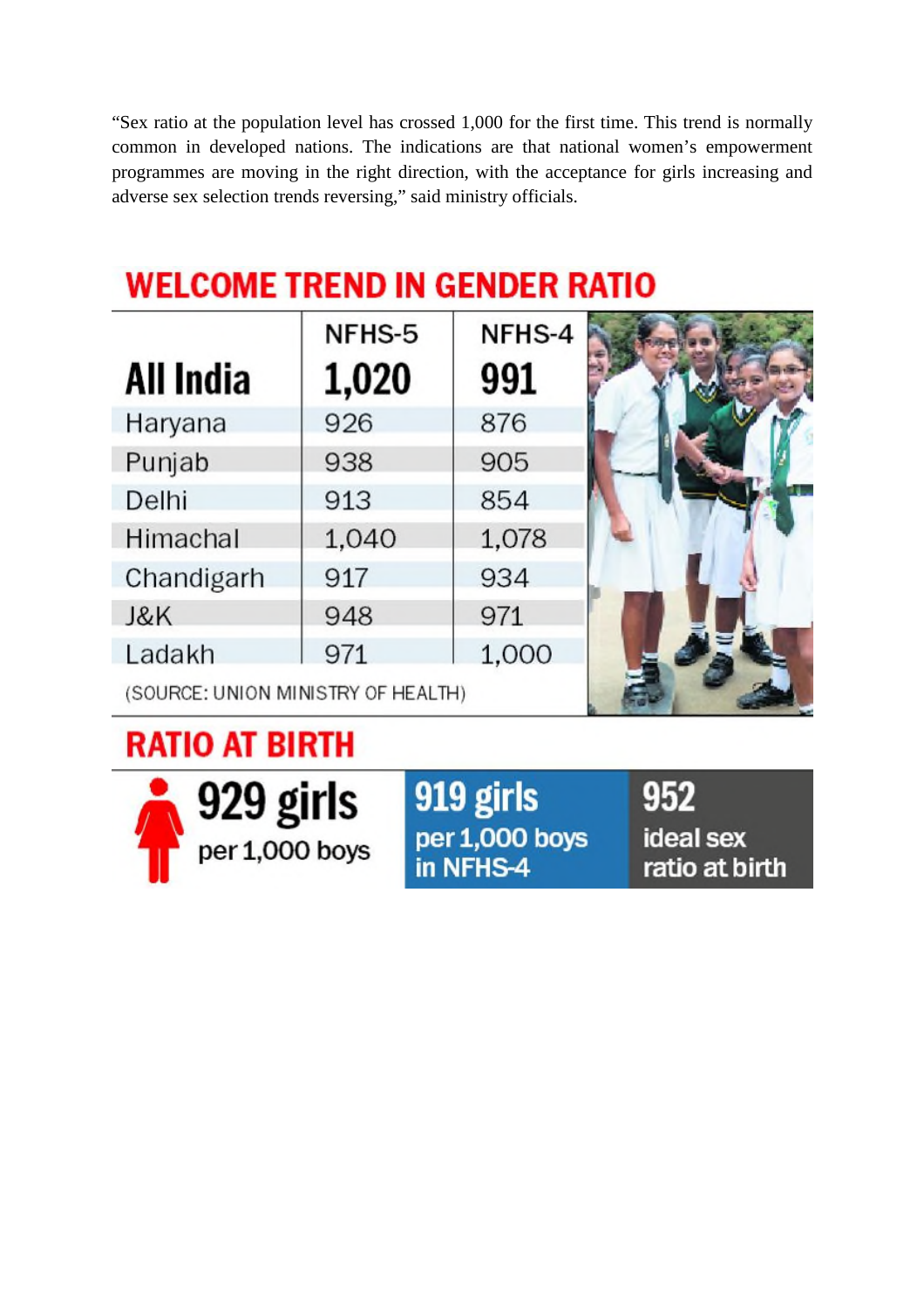#### **WHO**

## **WHO meets to review new Covid variant, Health Ministry alerts states (The Tribune: 202101126)**

Strain in South Africa, Botswana and Hong Kong

https://www.tribuneindia.com/news/nation/who-meets-to-review-new-covid-variant-healthministry-alerts-states-342860

WHO meets to review new Covid variant, Health Ministry alerts states

Hours after the World Health Organisation met on Thursday to review a new Covid-19 virus variant detected in South Africa and Botswana, the Health Ministry alerted all states to conduct rigorous screening of all incoming passengers from the affected countries.

The ministry said the National Centre for Disease Control had reported that multiple cases of Covid-19 variant B.1.1529 have been reported in Botswana (three cases), South Africa (six cases) and Honk Kong (one case).

"This variant is reported to have a significantly high number of mutations, thus has serious public health implications for the country, in view of recently relaxed visa restrictions and opening up of international travel. lt is therefore imperative that all international travellers from and transiting through these countries, (they are part of the 'at risk' category of international travellers coming to India) including all other at risk countries indicated in the revised guidelines for international arrivals are subjected to rigorous screening and testing," wrote Union Health Secretary Rajesh Bhushan to the states.

He said contacts of these international travellers must also be closely tracked and tested as per the ministry guidelines.

"You are also requested to ensure that samples of travellers turning positive are sent to the designated labs as per the Indian SARS-CoV-2 Consortium on Genomics Guidance Document. The state surveillance officers must also establish close coordination with their designated labs to expedite results of genomic analysis so that necessary public health measures may be undertaken by the states and the UTs in case the new variant is reported," the letter said asking states to continue adhere to the "Test-Track-Treat-Vaccinate" principle to ensure stringent implementation of containment measures against Covid-19.

\$1.5 bn ADB loan for Covid vaccine

Asian Development Bank (ADB) has approved a loan of \$1.5 billion (over Rs11,000 crore) to India for the purchase of Covid vaccines.

It is expected to co-finance another \$500 million for project to fund procurement of 66 crore vaccine doses.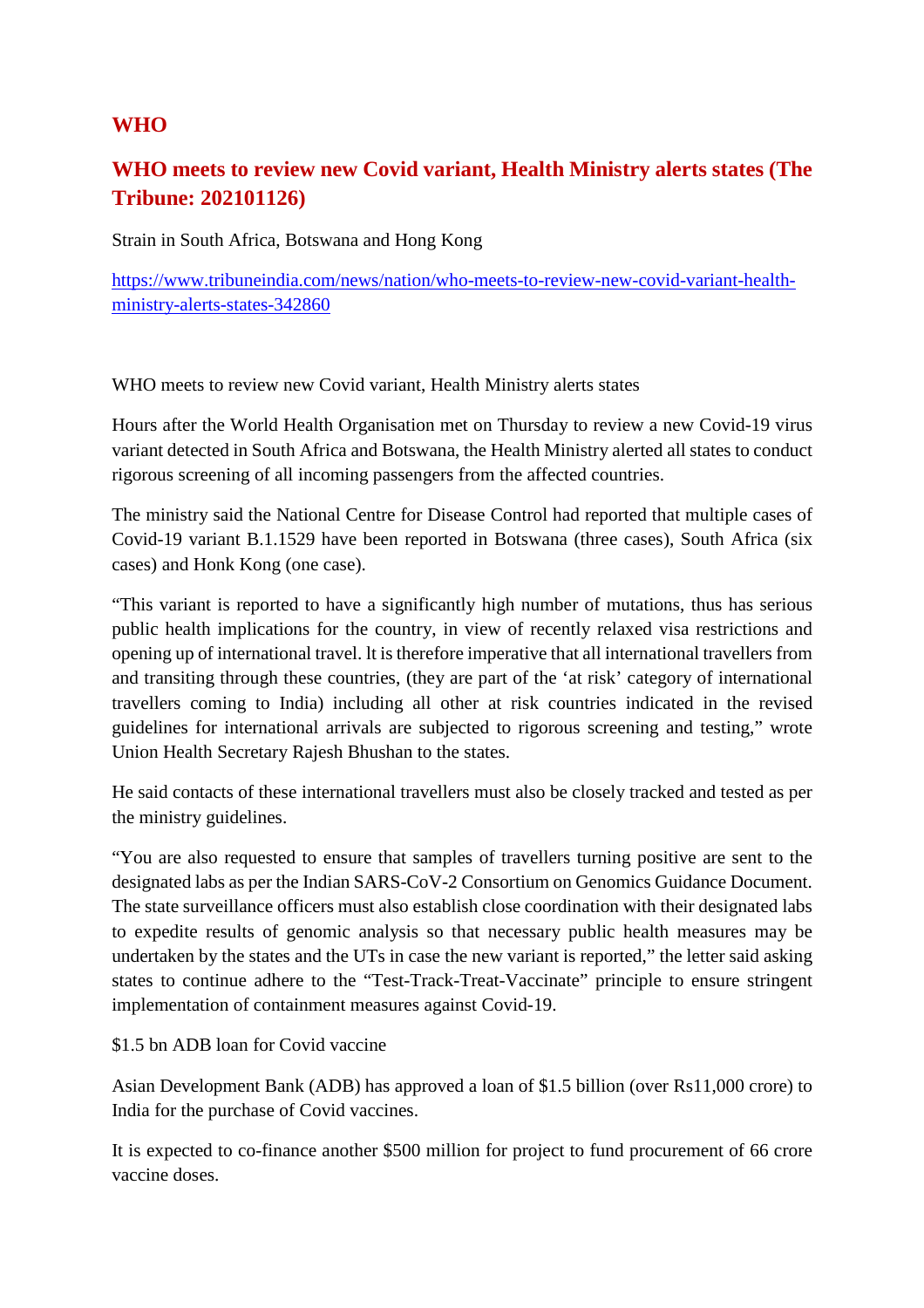The funds will support the national vaccination plan that aims to fully vaccinate 94.5 crore adults or 68.9 per cent of the population



## **Fertility rate**

## **Fall in fertility rate (The Tribune: 202101126)**

https://www.tribuneindia.com/news/editorials/fall-in-fertility-rate-342825

It augurs well, but health concerns remain

THE public health indicators of 2017-19 captured by NFHS-5 (National Family Health Survey), though a mixed bag, stand out for a couple of milestones registered. Sustained efforts by the government and society over the long term to check population growth have at last borne fruit. The latest data shows that the country is headed for a heartening reversal of population explosion – a much-anticipated goal, given the stress on limited resources. With the total fertility rate (TFR) falling to 2.0 (average number of children born to a woman), it is for the first time that an arrest in our rising numbers has been felt. Comparatively, the 2015-17 survey recorded a TFR of 2.2 and the 2005-07 survey 2.7. This achievement assumes greater importance in view of certain pockets even registering more women than men. It certainly raises hopes of acceleration in meeting our development goals.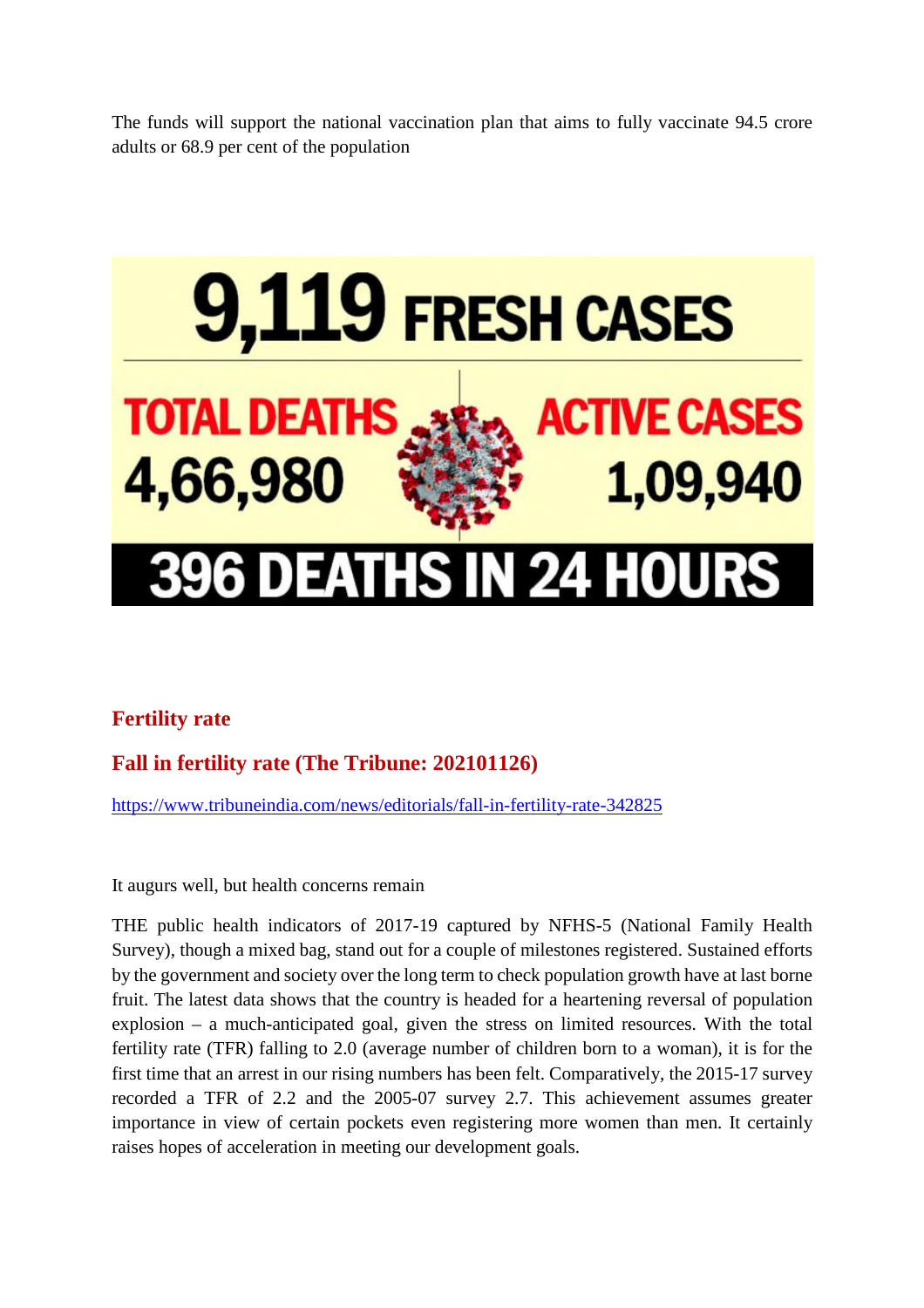Significantly, the credit largely goes to women for bringing the TFR below the replacement level of 2.1, which paves the way for an eventual reduction in our population figures. For, the onus of family planning, as has been seen all along, continues to lie with women. This is apparent from the considerable increase in the use of contraceptives or sterilisation by women as compared to men. At the same time, it reflects positively on the strategies aimed at the empowerment and education of women as they own up their agency inasmuch as having a say in matters of their health and reproduction. Of course, improved and easier access to hospital care and reduction of infant mortality rates played key roles.

However, this in no way spells a hunky-dory scenario. The health and nutrition parameters are not only still far from ideal, but they also show a slide in certain areas. Particularly grim is the struggle against anaemia. Its prevalence is, worryingly, up among both men and women and children have been the worst hit, predisposing them to health concerns. The efforts to stem stunted growth among children too have not been encouraging, even as malnourishment remains a formidable challenge. An increase in public health investment is called for.

#### **Air quality turns 'severe'**

### **Air quality turns 'severe'; maximum temp 27.8°C (Hindustan Times: 202101126)**

#### **https://schoolepaper.hindustantimes.com/Home/ArticleView**

The maximum temperature in Delhi settled one notch above the normal at 27.8°C on Thursday, while the city's air quality index (AQI) turned 'severe' from 'very poor' in the morning. The weather department has predicted 'shallow fog' for the next four days. It was a cold Thursday morning in Delhi as it recorded a minimum temperature of 9.7°C, two notches below the season's average, the IMD said. At 402, the AQI was recorded in the 'severe' category' at 7 pm on Thursday, according to the real-time data of the Central Pollution Control Board. The city's 24-hour AQI was 400. An AQI between zero and 50 is considered good, 51 and 100 satisfactory, 101 and 200 moderate, 201 and 300 poor, 301 and 400 very poor, and 401 and 500 severe. PTI

#### **Govt forms Yamuna Cell for river clean-up**

NEW DELHI : Chief minister Arvind Kejriwal on Thursday announced the formation of a Yamuna Cleaning Cell (YCC) to expedite inter-departmental decision making and execution of projects for cleaning the heavily polluted Yamuna river in the city. The Cell, to be headed by the chief executive officer of the Delhi Jal Board (DJB), will have representatives of all the departments concerned, he said. "In order to expedite inter-departmental decision making and execution, we formed a Yamuna Cleaning Cell (YCC) today, headed by CEO, DJB and representatives of all concerned depts. This will expedite Yamuna cleaning process," Kejriwal tweeted. Last week, the chief minister had announced a six-point action plan to clean Yamuna. PTI

#### **DU forms panel for next year's admission process**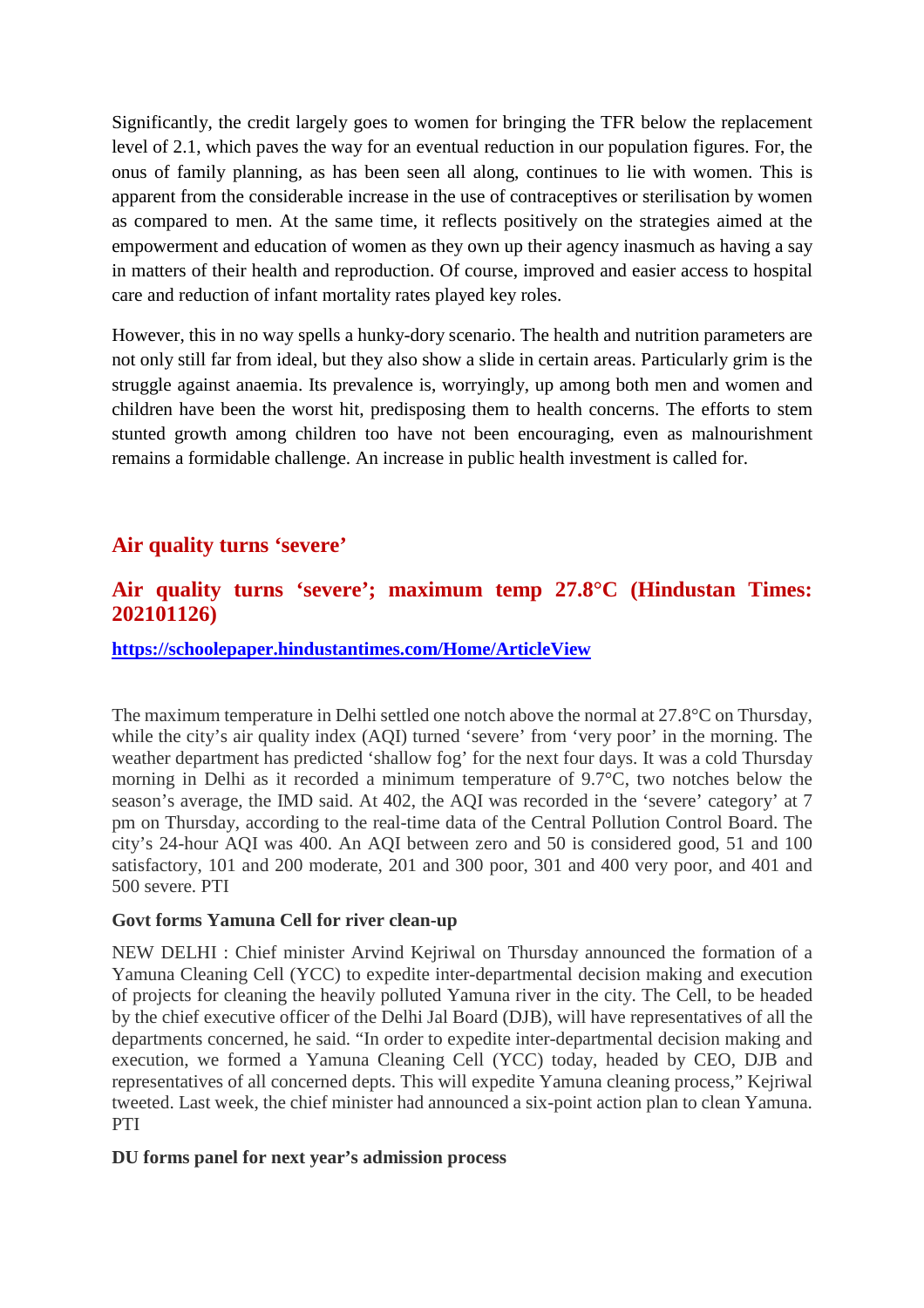NEW DELHI : The Delhi University (DU) has formed a committee, which will give recommendations for the admission process next year after analysing this year's admission data, according to a senior university official. The formation of the committee comes in the backdrop of a large number of students, particularly cent-per-cent scorers from Kerala, getting admission to the DU. The committee was formed last month and it has already held a couple of meetings. It is likely to submit its report by next month. The committee is headed by Dean (Examinations) DS Rawat. "The mandate of the committee is to analyse the admission data and the trends and based on that, suggest recommendations for next year's admission process," Rawat said. PTI

#### **New Covid-19 variant**

### **New Covid-19 variant: Centre issues advisory to screen travellers(Hindustan Times: 202101126)**

https://epaper.hindustantimes.com/Home/ArticleView

: The Union health ministry has directed states to start rigorous screening and testing of all international travellers coming from or transiting through Botswana, South Africa and Hong Kong as these countries have reported multiple cases of new coronavirus disease (Covid-19) variant 8.1.1529 that is reported to have a significantly high number of mutations.

The National Centre for Disease Control (NCDC) has flagged the global presence of this new variant of concern, and the need for India to keep a strict watch.

"lt has now been reported by NCDC that multiple cases of a COVID-19 variant 8.1.1529 have been reported in Botswana (3 cases), South Africa (6 cases) and Honk Kong (1 case). This variant is reported to have a significantly high number of mutations, and thus, has serious public health implications for the country, in view of recently relaxed visa restrictions and opening up of international travel," said Union secretary for health and family welfare, Rajesh Bhushan, in a letter to the states on Thursday.

According to the letter, the whole genome sequencing activity being coordinated in the country through the Indian SARS-CoV-2 Genomics Consortium (INSACOG) and NCDC, which is the nodal agency for INSACOG, aims at tracking and monitoring emergence and transmission of Covid-19 variants of concern and interest in the country. INSACOG, which consists of 10 central laboratories and 28 regional ones, has been sequencing positive samples since January this year as part of surveillance measures taken to identify variants of concern and of interest.

Bhushan asked the states to ensure that samples of travellers turning positive are sent to designated laboratories promptly as per the INSACOG guidance document for expediting results of genomic analysis, so that necessary public health measures may be undertaken by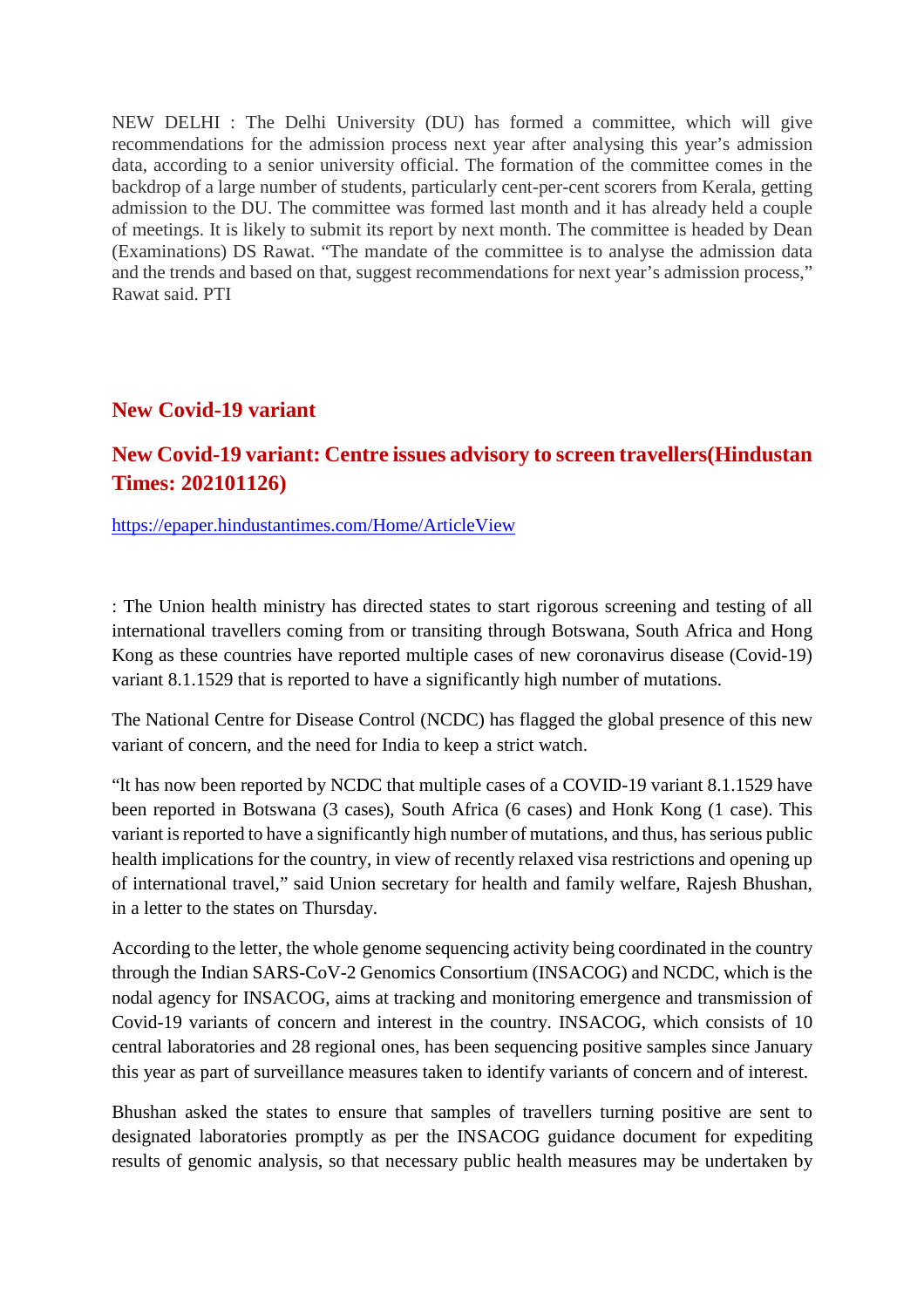the states and Union territories in case the presence of variants of concern and interest is reported by the INSACOG network. It also asked that the contacts of these international travellers be closely tracked and tested.

At present, Delta and its sub-lineage continue to be the dominant variant.

#### **New Variant (The Asian Age: 202101126)**

http://onlineepaper.asianage.com/articledetailpage.aspx?id=15990439

## New variant: Fresh govt advisory to states & UTs for intl travellers

New Delhi, Nov. 25: The<br>Centre on Thursday asked all states and Union Territories to conduct rigorous screening and testing of all international travellers coming from or transiting through South Africa, Hong Kong and Botswana, where a new Covid-19 variant of serious public health implications has been reported.

In a letter to additional chief secretaries or principal secretaries or secretaries (health) of the states and UTs, Union health secretary Rajesh Bhushan asked them to ensure that samples of travellers turning positive are sent to the designated IGSLS or genome sequencing laboratories promptly.

It has now been reported by the National Centre for Disease Control that multiple cases of a Covid-19 variant B.1.1529 have been reported in Botswana (3 cases), South Africa (6) and Honk Kong (1 case), Bhushan said in the letter.

"This variant is reported to have a significantly high number of muta-

tions... It is therefore imperative that all international travellers travelling from and transiting through these countries, (they are part of the 'at<br>risk' country category of international travellers coming to India) and also including all other 'at risk' countries indicated in the revised Guidelines for International Arrivals issued by this ministry dated November 11, 2021, are subjected to rigorous screening and testing, as per MoHFW Guidelines.'  $-PTI$ he said.

#### **TB (The Asian Age: 202101126)**

http://onlineepaper.asianage.com/articledetailpage.aspx?id=15990514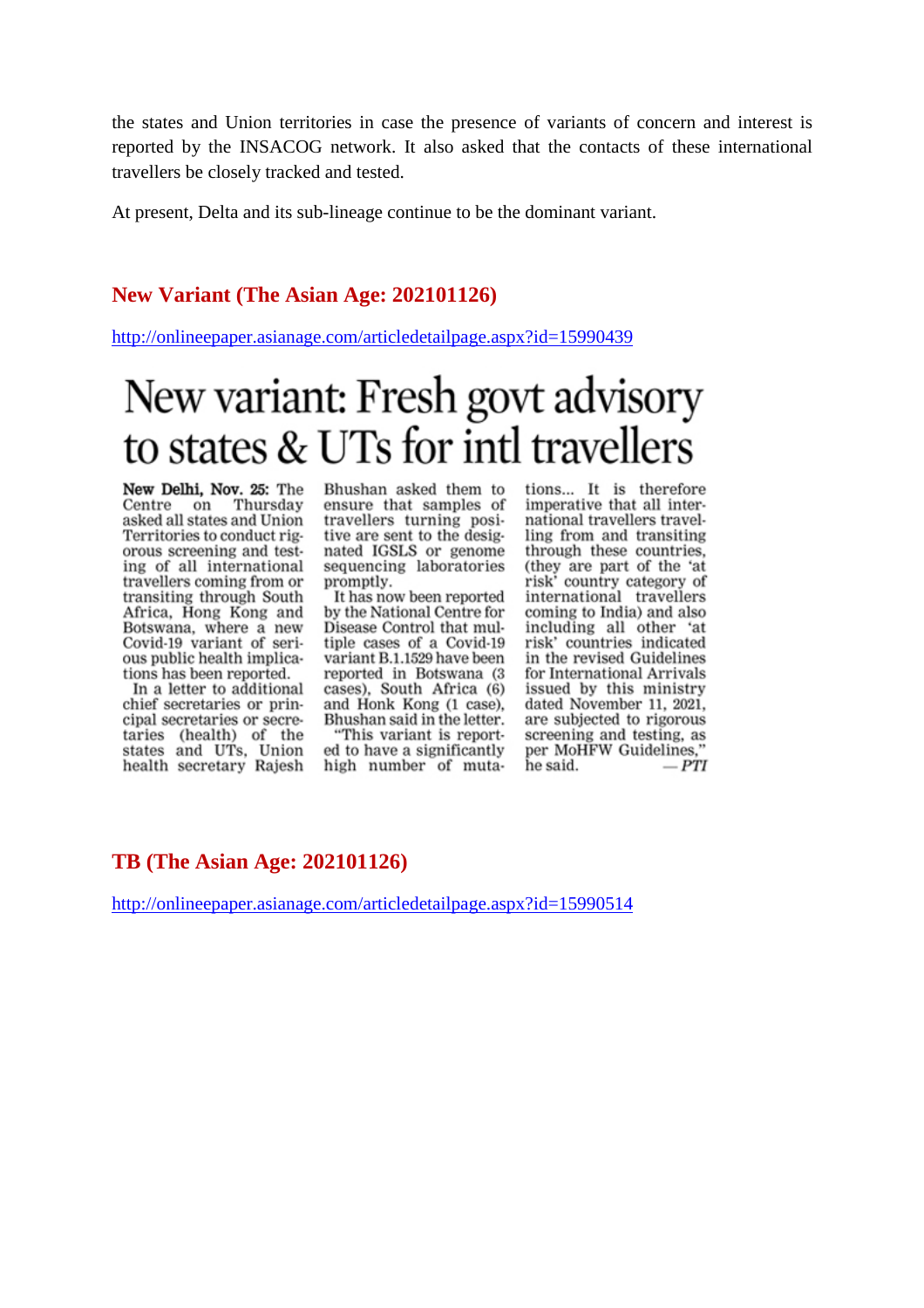# Covid blow slows reporting of TB cases in India by 41%

#### **AKSHAYA KUMAR SAHOO** BHUBANESWAR, NOV. 25

The Union government's ambitious goal of eradicating tuberculosis (TB) in India by 2025, five years ahead of the global target date of 2030, has encountered a road block because of the outbreak of the Covid-19 pandemic with considerable slow down in the notification of TB cases in the country.

According to the World Health Organisation  $(WHO)'s$ 2021 global report, notification of TB cases in India went down by 41 per cent between 2019 and 2020 which meant all hard-earned gains in TB testing and tracking had been lost, experts at a panel discussion held at the Institute of Medical Sciences and SUM Hospital here on Wednesday said.

**ACCORDING TO WHO's** 2021 global report, notification of TB cases in India went down by 41 per cent between 2019 and 2020 which meant all gains in TB testing and tracking had been lost

Reporting information on diagnosis and treatment of TB cases to the public nodal health authority or officials designated by them was extremely important as every government, prinon-government vate. organisations and individual practitioners providhealthcare ing were expected to notify such cases immediately. Prof. E. Venkat Rao, professor in the department of community medicine in IMS and SUM Hospital, said. The panel discussion on

'Sensitisation of Private Sector TR Service Providers,' which was organised by Centre for Catalysing Change (C3) in collaboration with IMS and SUM Hospital, was also addressed by the Dean of IMS Professor Gangadhar Sahu and the medical superintendent Pusparaj Professor Samantasinhar.

Prof. Rao said poor compliance from the private healthcare sector led to underestimation of the disease burden.

India, over the recent years, had been successfully inching its way towards bridging the gap between the WHO estimated number of TB cases (new and relapse) and the number of TB cases notified by the National Tuberculosis Elimination Programme (NTEP) which replaced the Revised National Tuberculosis Control Program (RNTCP) in 2020.

#### **Younger population**

#### **Is the younger population at a higher risk of stroke from increased screen time? (The Indian Express: 202101126)**

https://indianexpress.com/article/lifestyle/health/younger-population-higher-risk-strokeincreased-screen-time-7634355/

The pandemic can be blamed for "pushing us into a situation where most working adults and children are required to stick to their screens for prolonged hours", says a doctor

screen time, screen time and health, health problems related to increased screen time, laptops and phones, health, stroke, screen time and risk of stroke, stroke risks, indian express news

Limit your screen time and take frequent breaks from work. (Photo: Getty/Thinkstock)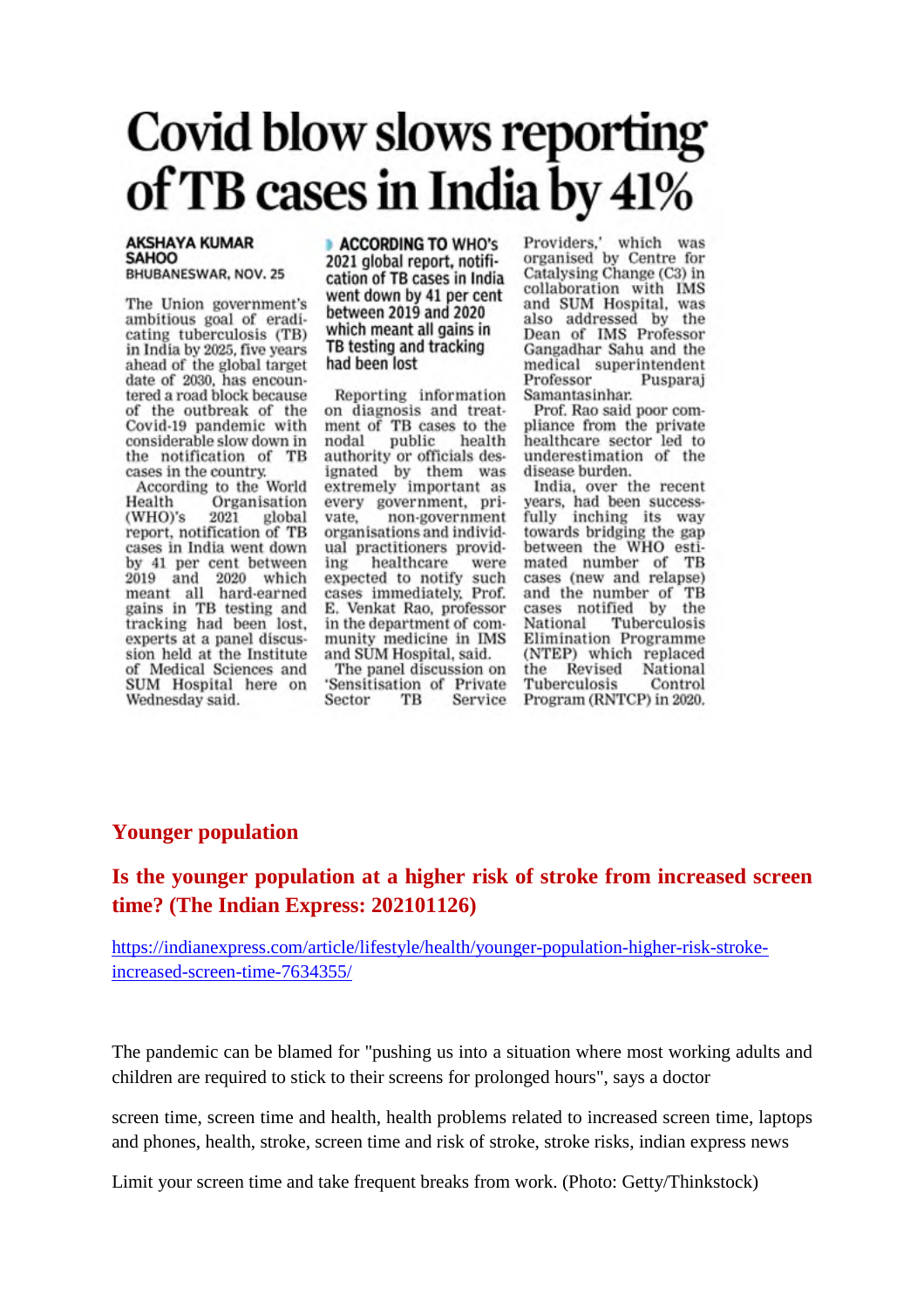Nowadays, as people work from home, they begin and end their day with a gadget. We are so dependent on technology that from the moment we open our eyes in the morning, we begin to scroll through our phones, respond to work emails, check social media, etc.

But, have we ever paused to wonder what this lifestyle is doing to our health? A 2021 study published in the Stroke Journal of the American Stroke Association stated that adults under 60, with increased screen time exposure and sedentary lifestyles, are more prone to a stroke than those who are physically active. Data from the World Stroke Organization (WSO) states that one in four persons may suffer a stroke attack in their lifetime. According to a recent study of The Lancet Global Health, non-communicable neurological disorders' contribution in India doubled to 8.2 per cent in 2019 from 4.0 per cent in 1990, with stroke leading the charts.

ALSO READ |'It's the 16th anniversary of my diagnosis': Nick Jonas opens up about living with type 1 diabetes

Dr Ujwal Yeole, consultant-neurosurgeon, Fortis Hospital Kalyan, says there is a link between increased screen time and stroke. "A US study highlighted that one's life expectancy reduces by up to 22 minutes for every hour of digital screen time. It makes the person more prone to a stroke and various heart ailments, cancer, etc. Another UK-based study showed the possibility of a stroke was significantly high with continued 2-hour exposure to digital screens (laptop, TV, cell phone, etc.). Beyond two hours and in cases of addiction, the chance of a stroke increases by 20 per cent," he says.

The doctor blames the pandemic for "pushing us into a situation where most working adults and children are required to stick to their screens for prolonged hours, either for work or academics".

"The young generation is infamous for being glued to their mobile screens, which increases the risk of a stroke. Blue light from screens reduces melatonin production (the hormone released at night associated with control of the sleep-wake cycle or the circadian rhythm), which makes it difficult to sleep and wake up on time," says Dr Yeole.

Leading such a lifestyle also makes an individual vulnerable to other diseases like obesity, diabetes, heart conditions, etc. These are all interlinked:

\* A person with diabetes is twice as likely to suffer from a stroke, as the damaged blood vessels hasten the onset of ischemic stroke (happens from a blood clot blocking or narrowing the artery to the brain).

\* High LDL (bad cholesterol levels) initiates the build-up of plaque in the arteries, which ends up restricting blood flow to the brain, thus leading to a stroke.

\* Hypertension is the cause for approximately 50 per cent of ischemic strokes, increasing the threat of hemorrhagic stroke (brain bleed).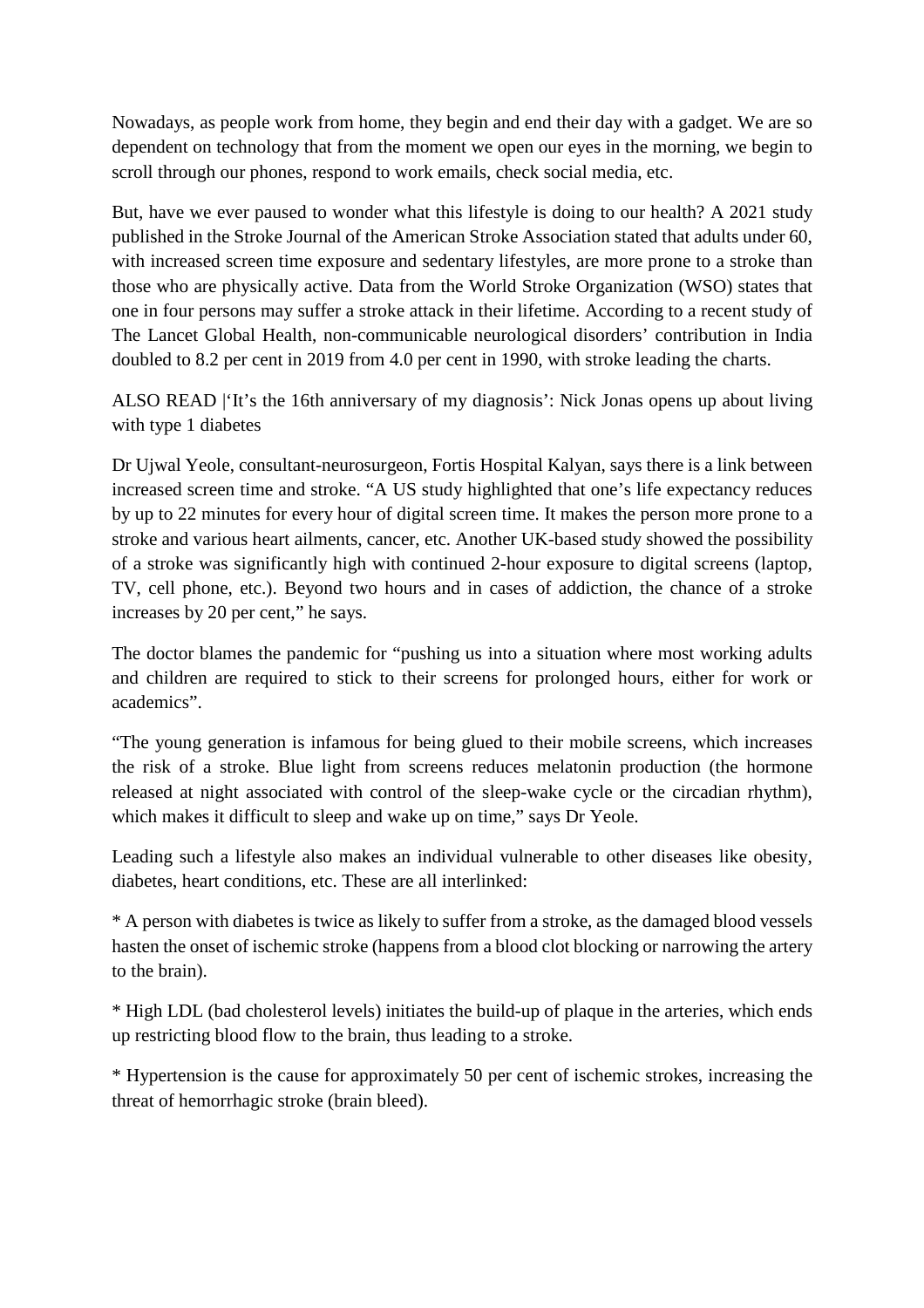#### **National Family Health Survey-5**

## **Measuring progress: On the lessons of National Family Health Survey-5 (The Hindu: 202101126)**

https://www.thehindu.com/opinion/editorial/measuring-progress-the-hindu-editorial-on-thelessons-of-national-family-health-survey-5/article37691898.ece

The lessons of NFHS-5 must be used to improve social development indices

A periodic assessment of health and social development indicators is crucial for any country that is still clawing its way towards achieving ideal standards in the Human Development Index. While the results of the NFHS are usually mixed, and improvements in certain sectors ride along with stagnation and deterioration in other sectors, this year, there have been radical improvements in maternal and child health, sex ratio and population control. A greater proportion of births than ever before is now happening in institutions, more children in the 12- 23 months age group have received their vaccinations, and, most interestingly, India has achieved a total fertility rate of 2.0, dropping further from the figure of 2.2 during NFHS-4, indicating that India has contained the population explosion. Policies, some even coercive, as in the case of the family planning sector, seem to have borne fruit, years after they were implemented. While gender ratio has, for the first time, recorded more women per 1,000 men, gender ratio at birth in the last five years still underlines the persistence of a deep-rooted son preference, one that has to be countered, through policy and law. There are other areas too, specially in the case of childhood nutrition where marginal gains in say, wasting and severe wasting, are deemed insufficient, and require renewed corrective efforts. The impact of the pandemic may also be noted, the disruption it caused to services such as balanced nutrition for children must be acknowledged, while this set of circumstances underscores the need for building resilient and fortified systems capable of delivering in the most trying circumstances. Having measured blood sugar and hypertension in the population for the first time, NFHS-5 highlighted the looming threat from lifestyle diseases.

This massive exercise that covered, this year, over six lakh households across the country, aims at providing data that will help shape the policies in a manner that will correct deficiencies, and ensure equitable access to services,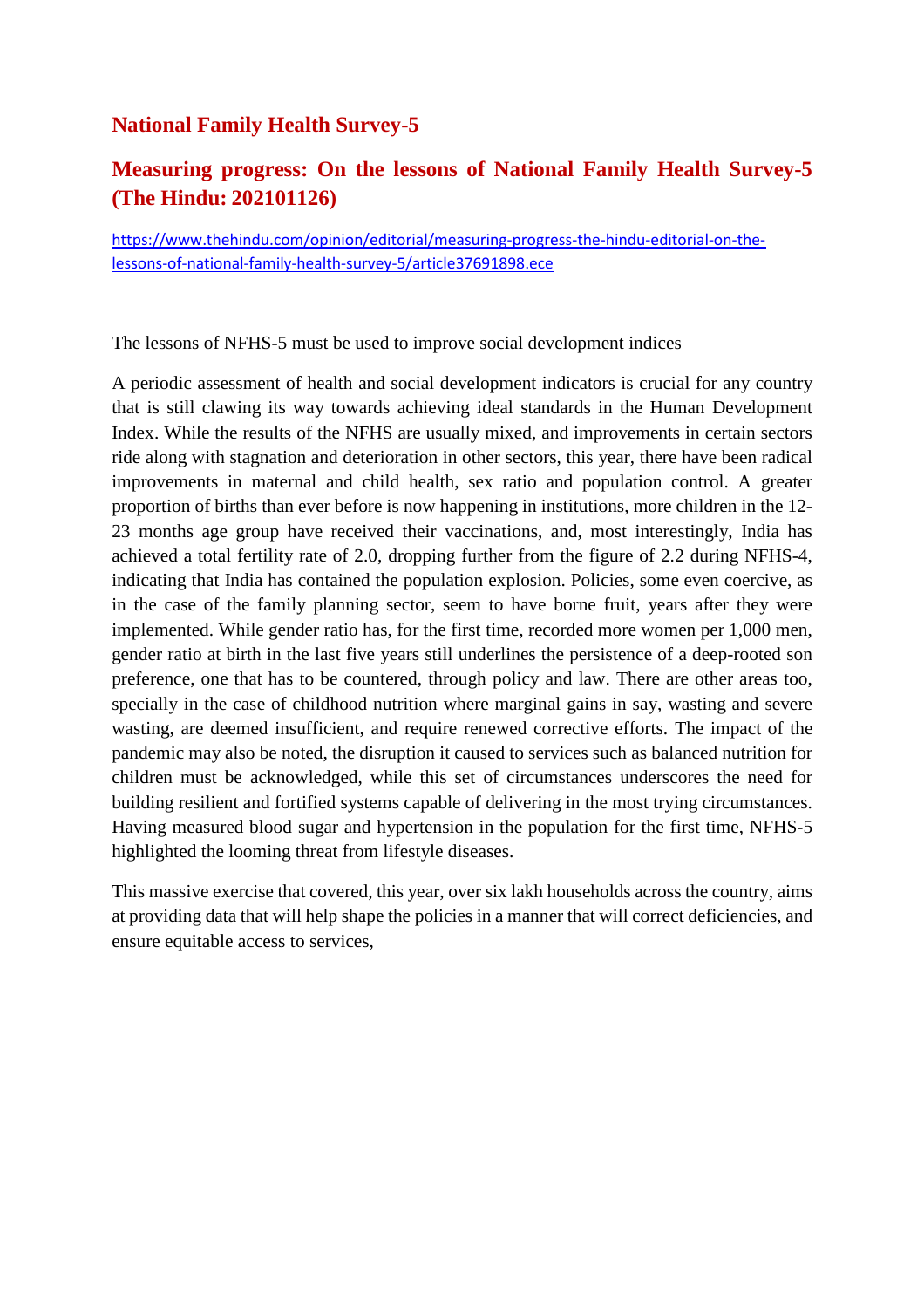## **Lung function**

## **Lung function hit by stubble burning: study (The Hindu: 202101126)**

https://www.thehindu.com/news/national/lung-function-hit-by-stubble-burningstudy/article37344517.ece

A farmer burning crop stubble after harvesting paddy on the outskirts of Amritsar on Thursday. | Photo Credit: AFP

Over 3,000 persons tracked in two-phase study across six villages in Punjab

Pollution from stubble burning significantly reduced lung function and was particularly harmful to women in rural Punjab, says one of the largest studies of its kind in India, correlating the effect of air pollution on health.

The study was conducted in six villages of Patiala, Punjab and spanned two phases: The first was in October 2018 and again the following summer from March to April 2019 and the second phase was undertaken in the same villages during late Oct-Nov, 2018. The latter is the period when crop burning peaks and the two timeframes were considered to measure the change in air quality during both periods. Close to 3,600 participants, from 10-60 years of age were included in the study.

While the links between particulate matter pollution and respiratory health are widely documented, there have been limited studies in India that have clearly linked the impact of poor air on lung health.

#### High PM2.5 levels

It emerged from the study that the concentrations of PM2.5, the category of unburnt carbon particles considered most harmful to respiratory health, was found to increase more than twice between the two phases, from 100 g/m3 to 250 g/m3. Incidentally these are around 10-15 times the WHO prescribed air quality standards though the permissible standards by India's Central Pollution Control Board (CPCB) are higher.

#### More symptoms

During the crop residue burning period, a two to three-fold increase was noted in most of the respiratory symptoms including wheezing, breathlessness on exertion, cough in morning, cough at night, skin rashes, runny nose or itchiness of eyes etc. across all age groups (10-60 years). The highest number of respiratory complaints were reported by the elderly population  $($ >40-60) and the lowest in the younger age group(>10-18) during crop burning period, the study's authors note.